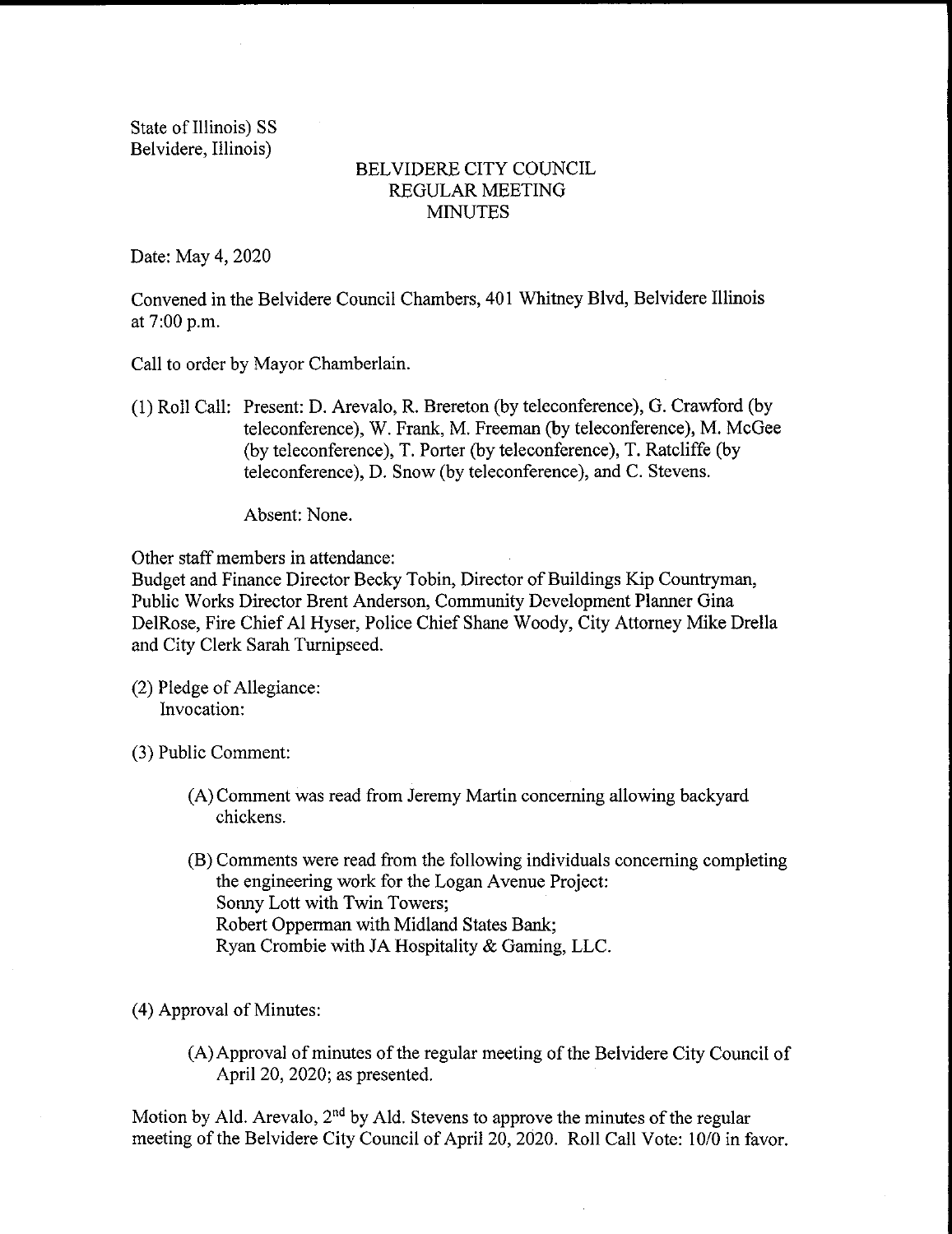Ayes: Arevalo, Brereton, Crawford, Frank, Freeman, McGee, Porter, Ratcliffe, Snow and Stevens. Nays: None. Motion carried.

- 5) Public Hearing: None.
- 6) Special Messages and Proclamations:

A) Mayor Chamberlain read the Economic Development Week Proclamation.

7) Approval of Expenditures: None.

8) Committee Reports and Minutes of City Officers:

A) Minutes of Committee of the Whole— Public Safety and Finance and Personnel of April 27, 2020.

Motion by Ald. Stevens,  $2<sup>nd</sup>$  by Ald. Arevalo to approve the minutes of Committee of the Whole— Public Safety and Finance and Personnel of April 27, 2020. Roll Call Vote: 10/0 in favor. Ayes: Brereton, Crawford, Frank, Freeman, McGee, Porter, Ratcliffe, Snow, Stevens and Arevalo. Nays: None. Motion carried.

9) Unfinished Business:

 $(A)$  Ord. #490H –  $2<sup>nd</sup>$  Reading: An Ordinance Amending Chapter 22, and Appendix A of the City of Belvidere Municipal Code.

Motion by Ald. Arevalo,  $2<sup>nd</sup>$  by Ald. Frank to pass Ordinance #490H. Roll Call Vote: 10/0 in favor. Ayes: Crawford, Frank, Freeman, McGee, Porter, Ratcliffe, Snow, Stevens, Arevalo and Brereton. Nays: None. Motion carried.

 $(B)$  Ord. #491 H – 2<sup>nd</sup> Reading: An Ordinance Amending Appendix A, Fees, of the City of Belvidere Municipal Code.

Motion by Ald. Stevens, 2<sup>nd</sup> by Ald. Arevalo to pass Ordinance #491H. Roll Call Vote: 10/0 in favor. Ayes: Frank, Freeman, McGee, Porter, Ratcliffe, Snow, Stevens, Arevalo. Brereton and Crawford. Nays: None. Motion carried.

10) New Business:

Motions forwarded from Committee of the Whole— Public Safety and Finance and Personnel of March 23, 2020.

A) Motion to approve the proposal from Are Design Resources, in an amount not-to-exceed \$50,000.00, to complete the Phase 2 Design Engineering for the Logan Avenue Rehabilitation Project. This work will be paid for from the proceeds of the local motor fuel tax.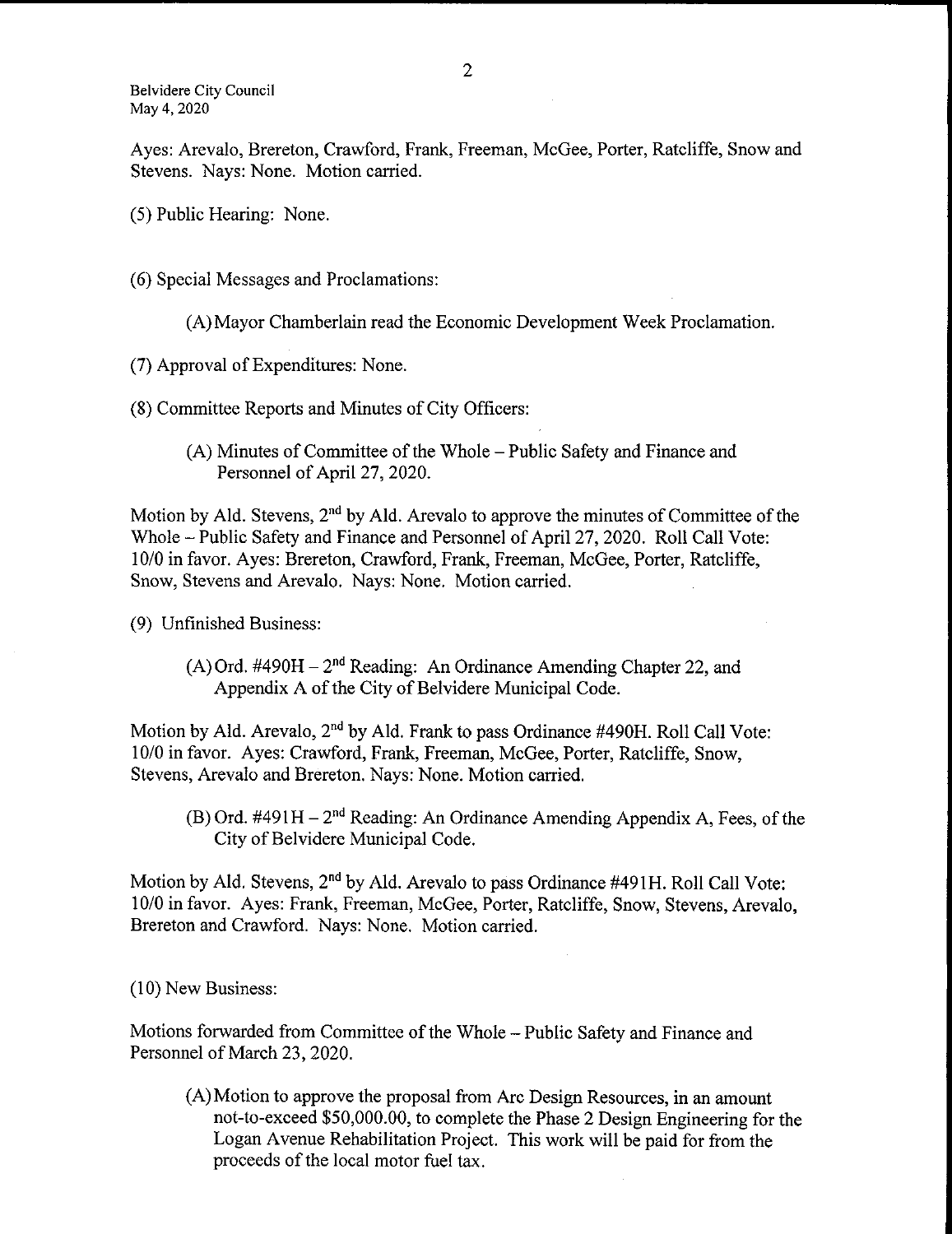Belvidere City Council May 4, 2020

Motion by Ald. Crawford, 2<sup>nd</sup> by Ald. Frank to amend as recommended by the director of Public Works that this work will be paid for from the Rebuild Illinois Bond Fund Grant from IDOT. Roll Call Vote 10/0 in favor. Ayes: Freeman, McGee, Porter, Ratcliffe, Snow, Stevens, Arevalo, Brereton, Crawford and Frank. Nays: None. Motion carried as amended.

Motion to approve the proposal from Arc Design Resources, in an amount not-to-exceed 50, 000. 00, to complete the Phase 2 Design Engineering for the Logan Avenue Rehabilitation Project. This work will be paid for form the Rebuild Illinois Bond Fund Grant from IDOT. Roll Call Vote 10/0 in favor. Ayes: McGee, Porter, Ratcliffe, Snow, Stevens, Arevalo, Brereton, Crawford, Frank and Freeman. Nays: None. Motion carried.

Motions forwarded from Committee of the Whole— Public Safety and Finance and Personnel of April 27, 2020.

- A) Motion to approve the renewal of the XRY software license. The cost is not to exceed  $$3,250.00$  and will be paid from line item  $\#01 - 5 - 210 - 6020$ . Roll Call Vote: 10/0 in favor. Ayes: Porter, Ratcliffe, Snow, Stevens, Arevalo, Brereton, Crawford, Frank, Freeman and McGee. Nays: None. Motion carried.
- B) Motion to approve the proposal from Alexis Fire Equipment for the purchase of one Rapid Response Fire/Rescue Unit at a cost of \$180, 332. This purchase will be financed through Public Safety Impact Fees (\$73,172) with the balance (\$107, 220) coming from FY 21 Capital Fund. Roll Call Vote: 9/1 in favor. Ayes: Ratcliffe, Snow, Stevens, Arevalo, Brereton, Crawford, Frank, McGee and Porter. Nays: Freeman. Motion carried.
- C) Motion to approve the vacation carryover of <sup>5</sup> Shifts for Firefighter Hendrickson and 1 Shift for Firefighter Scarpetta. Roll Call Vote 10/0 in favor. Ayes: Snow, Stevens, Arevalo, Brereton, Crawford, Frank, Freeman, McGee, Porter and Ratcliffe. Nays: None. Motion carried.
- D) Motion to approve the Special Use Extension Request for 1930- 1960 Chrysler Drive. Roll Call Vote: 10/0 in favor. Ayes: Stevens, Arevalo, Brereton, Crawford, Frank, Freeman, McGee, Porter, Ratcliffe and Snow. Nays: None. Motion carried.

 $\sim$